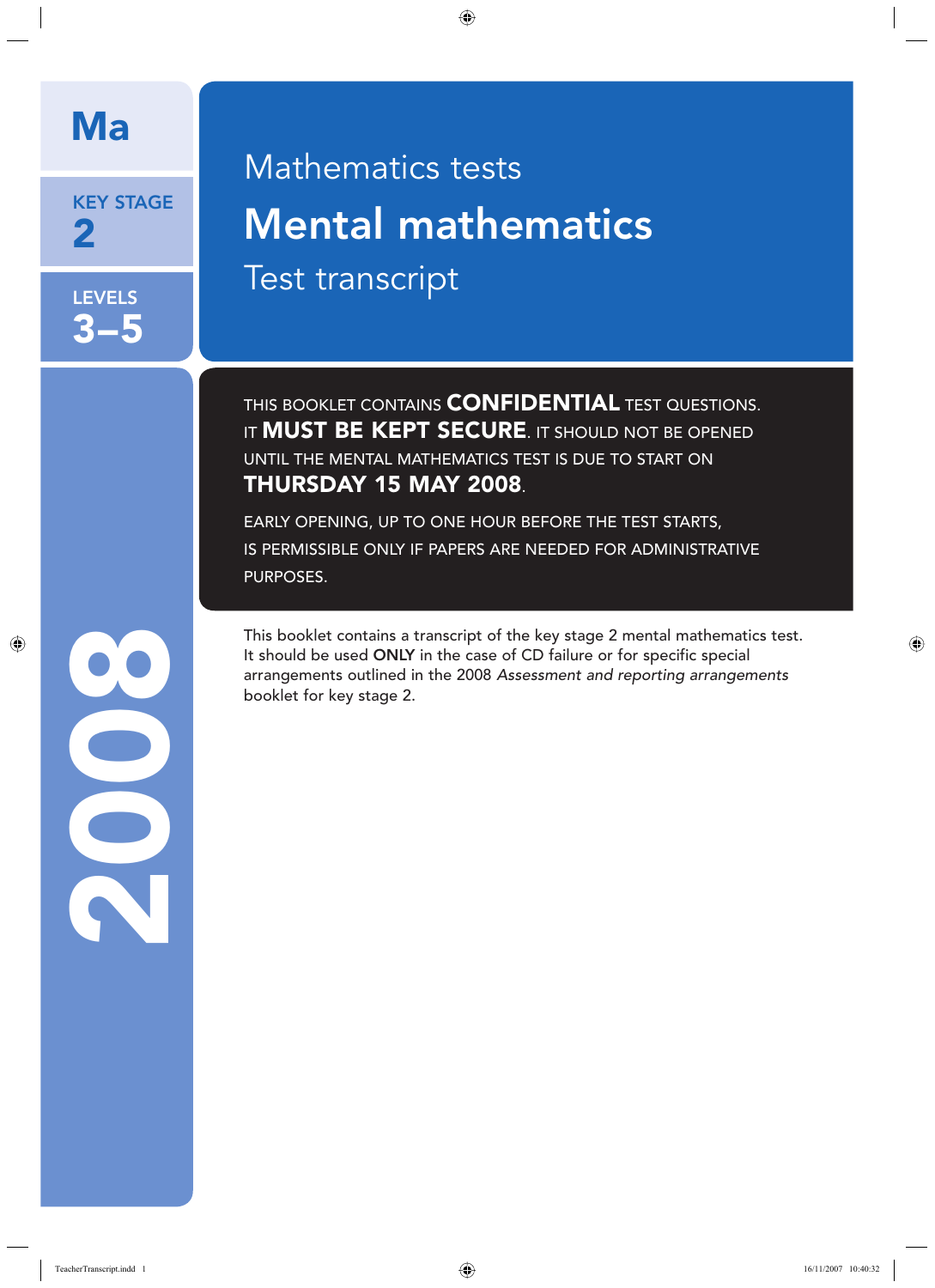# **Notes for use of transcript**

#### **Instructions**

#### **In the event of CD failure, the test administrator should follow the instructions on pages 2 and 5.**

- 1. Pupils should have only pens or pencils. They should not have rubbers, rulers, calculators or any mathematical equipment. Access to paper for working out answers is **not allowed**.
- 2. Ensure that each pupil has an answer sheet. Tell the pupils to write their name and school in the box at the top of the answer sheet.
- 3. Ensure the pupils understand that:
	- $\blacksquare$  they must complete the test on their own without copying or discussing questions with other pupils
	- $\blacksquare$  they will be told how long they have to answer each question and that the time given will increase from 5, to 10, to 15 seconds as the test progresses through the three sections
	- for some of the questions, the information they will need is included in or beside the answer box on the pupil answer sheet
	- they are not allowed to use a calculator or any other mathematical equipment
	- if they want to change their answer, they should put a cross through their first answer. They are not allowed to rub out any answers
	- they should answer as many questions as they can. If they find a question too difficult, they should put a cross in the answer box and wait for the next question
	- $\blacksquare$  they should not write in the white boxes in the blue margins
	- they will not be allowed to ask any questions once the test has started.
- 4. The test administrator must have access to a clock or watch that measures accurately in seconds.

#### **Instructions continued on page 5**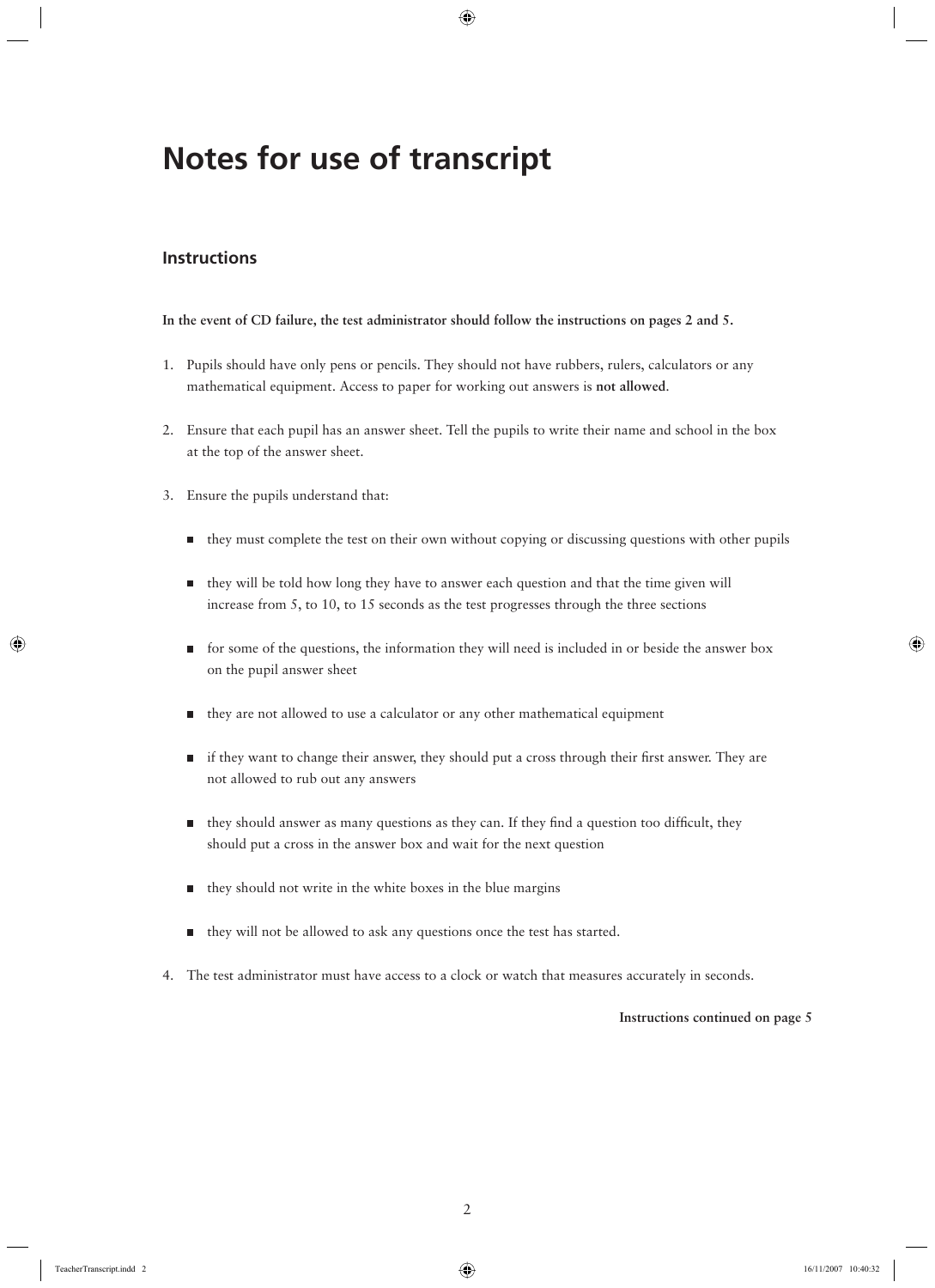#### **Test questions**

*'Now we are ready to start the test.* 

*For this group of questions, you will have 5 seconds to work out each answer and write it down.'*

| The questions                                        |
|------------------------------------------------------|
| How many hundreds are there in one thousand?         |
| Subtract twenty-one from forty.                      |
| What is eight times eight?                           |
| How many millimetres are there in three centimetres? |
| What is three-quarters of forty-four?                |

#### *'For the next group of questions, you will have 10 seconds to work out each answer and write it down.'*

| 6               | Double one hundred and fifty and then double the answer.                                            |
|-----------------|-----------------------------------------------------------------------------------------------------|
| 7               | What number is exactly half way between fifty and eighty?                                           |
| 8               | Add one pound twenty to two pounds seventy-eight.                                                   |
| 9               | What time is it ten hours after eight pm?                                                           |
| 10 <sup>°</sup> | Cakes are four for fifty pence.<br>How many cakes will I get for two pounds?                        |
| 11              | Look at your answer sheet.<br>Put a ring around the decimal that is closest to one-quarter.         |
| 12 <sup>2</sup> | How many sevens are there in six hundred and thirty?                                                |
| 13              | What is thirty-one point nine subtract twenty-one point four?                                       |
| 14              | A rectangle has a width of ten centimetres and a length of eleven centimetres.<br>What is its area? |
| 15              | What is five percent of one thousand?                                                               |

#### *'For the next group of questions, you will have 15 seconds to work out each answer and write it down.'*

| 16 <sup>1</sup> | Add together ninety, one hundred and ten and one hundred and twenty.                                                                                 |
|-----------------|------------------------------------------------------------------------------------------------------------------------------------------------------|
| 17              | Emily chose a number.<br>She halved the number then added ten to the result.<br>Her answer was thirty-five.<br>What was the number she started with? |
| 18              | Multiply seventy-five by twenty.                                                                                                                     |
| 19              | Subtract nought point nought five from nought point five.                                                                                            |
|                 | 20 Three pens cost one pound fifty pence altogether.<br>How much would seven pens cost?                                                              |

'Now put down your pen or pencil. The test is finished.'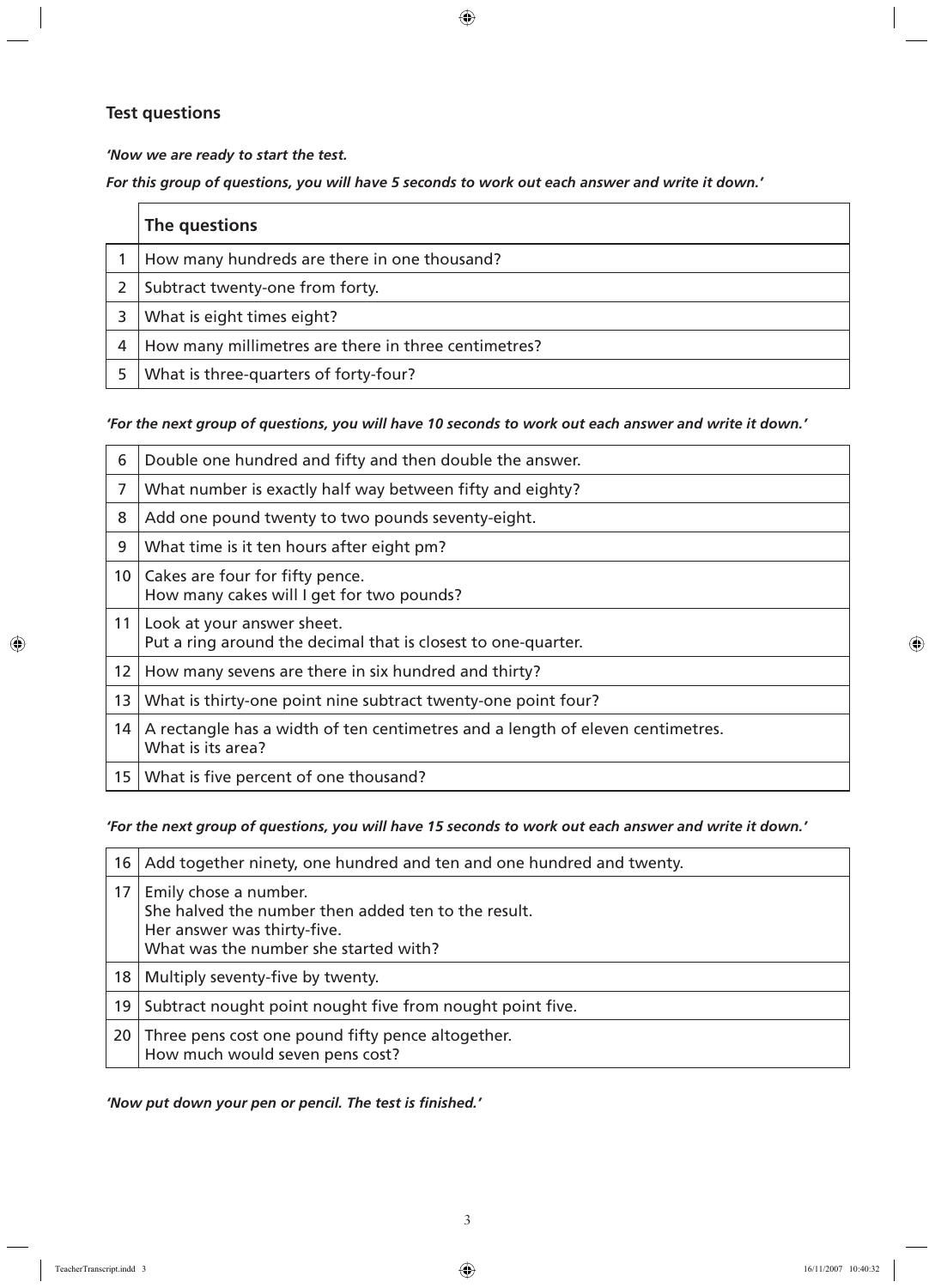$\overbrace{\hspace{25mm}}^{}$ 

| Key stage 2 mathematics 2008 mental mathematics test |           |  |
|------------------------------------------------------|-----------|--|
| First name                                           | Last name |  |
| School                                               |           |  |
|                                                      |           |  |

## **Practice question**



| 11 | 0.14<br>0.24<br>0.44 | 0.34<br>0.54 | 11 |
|----|----------------------|--------------|----|
|    |                      |              |    |
| 12 |                      | 630          | 12 |
|    |                      |              |    |
| 13 |                      | 31.9         | 13 |
|    |                      |              |    |
| 14 | cm <sup>2</sup>      |              | 14 |
|    |                      |              |    |
| 15 |                      | 5%           | 15 |

### **Time: 15 seconds**

| 16 |   | 90         | 16 |
|----|---|------------|----|
| 17 |   | 35         | 17 |
| 18 |   | 75         | 18 |
| 19 |   | $0.05$ 0.5 | 19 |
| 20 | £ | £1.50      | 20 |

## **Time: 10 seconds**

| $6\phantom{1}6$ |   | 150             | $6\phantom{a}$ |
|-----------------|---|-----------------|----------------|
|                 |   |                 |                |
| $\overline{7}$  |   | 50 80           | $\overline{7}$ |
|                 |   |                 |                |
| 8               | £ |                 | 8              |
|                 |   |                 |                |
| 9               |   |                 |                |
|                 |   |                 | 9              |
|                 |   |                 |                |
| 10              |   | 50 <sub>p</sub> |                |
|                 |   |                 | 10             |